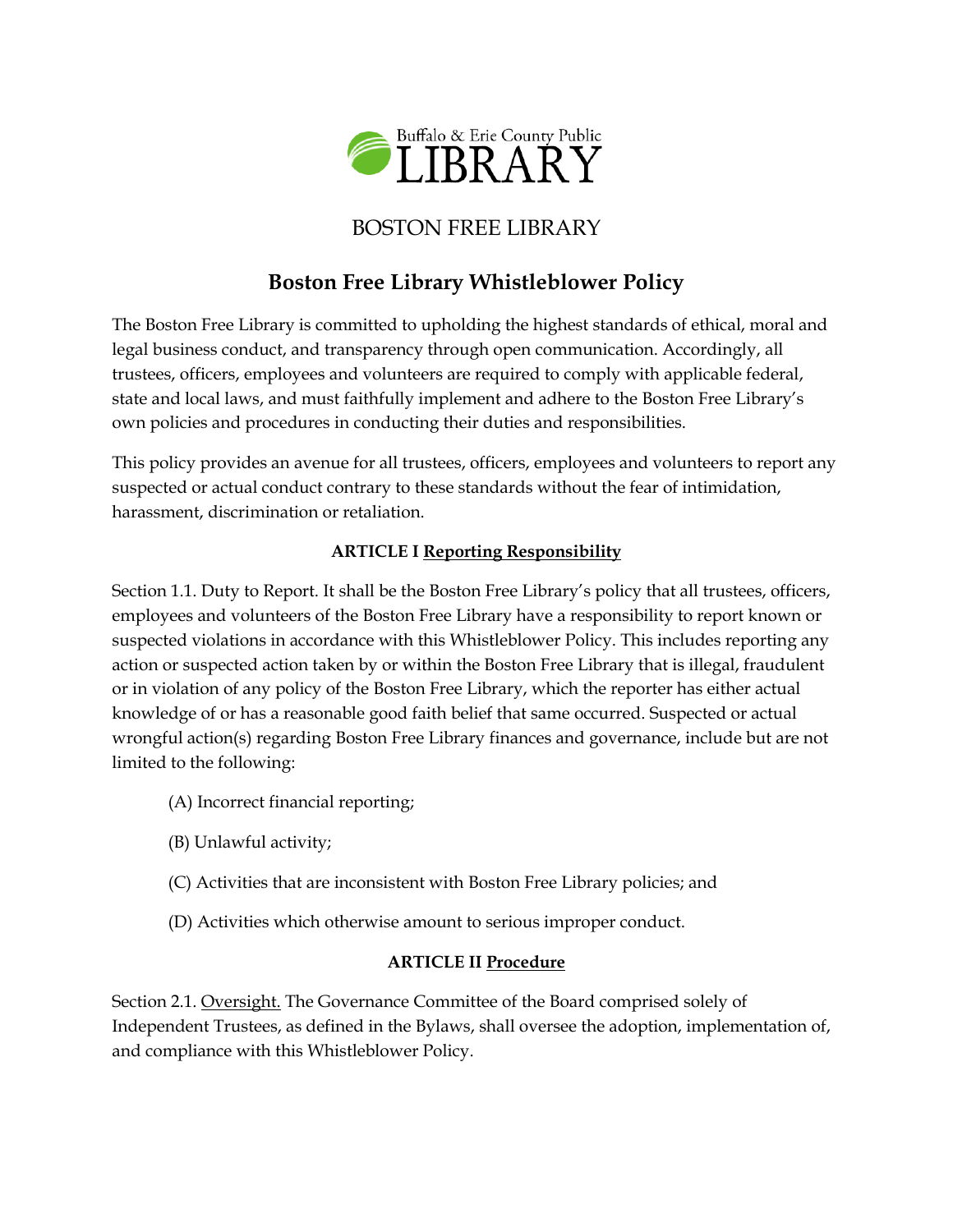Section 2.2. Compliance Officer. The Compliance Officer shall be the Chair of the Governance Committee. Should the Compliance Officer be the subject of the report, then the Governance Committee shall appoint another member of the Committee to perform the Compliance Officer's role regarding the allegations. The Compliance Officer shall be responsible for administering the Whistleblower Policy, overseeing an investigation, and reporting to the Governance Committee. The Compliance Officer shall report to the Board at least annually on compliance activity.

Section 2.3. Reporting Violations. All reports should be made using the *Whistleblower Reporting Form*, attached as Appendix A. Trustees, officers, employees and volunteers should promptly report alleged violations to the Compliance Officer. If reporter deems it inappropriate to file the report with the Compliance Officer, the report may be submitted to the President or Vice President of the Boston Free Library Board of Trustees. Any such reports received by the President or Vice President of the Boston Free Library Board of Trustees, or designee, including the completed *Whistleblower Reporting Form* shall be forwarded to the Governance Committee, subject to the restrictions of Section 2.2.

Section 2.4 Email Reporting. As an alternative to the reporting procedure specified in Section 2.3, trustees, officers, employees and volunteers may submit the *Whistleblower Reporting Form*  via email t[o whistleblower@buffalolib.org.](mailto:whistleblower@buffalolib.org) Submissions to said email account will be reviewed by the Governance Committee of the Buffalo and Erie County Public Library Board of Trustees at its monthly meeting.

Section 2.5 Anonymous Reporting. With the exception of a person's report of his or her own violation, the reporter shall not be required to provide his or her name on said form. However, anonymous reports must include sufficient information, including but not limited to, the name of the person against whom the report is being made, the date of the incident, and a description of the incident, in order that an investigation can be conducted.

Section 2.6 Handling Reports.

(A) The Governance Committee shall provide the reporter a timely acknowledgement of receipt of the report, whether submitted in person or otherwise. All reports submitted will be placed on the agenda for the next scheduled meeting of the Governance Committee of Boston Free Library Board of Trustees. An appropriate investigation will be undertaken by the Governance Committee, or legal counsel or other designee if deemed appropriate by the Governance Committee. A report summarizing the findings will be given to the reporter within 10 business days of the Governance Committee's meeting, if a name is provided on the Whistleblower Reporting Form. If more than 10 business days from the date of the Governance Committee's meeting are needed to complete a thorough investigation, the reporter will be notified in writing of an estimated date when the investigation will be completed.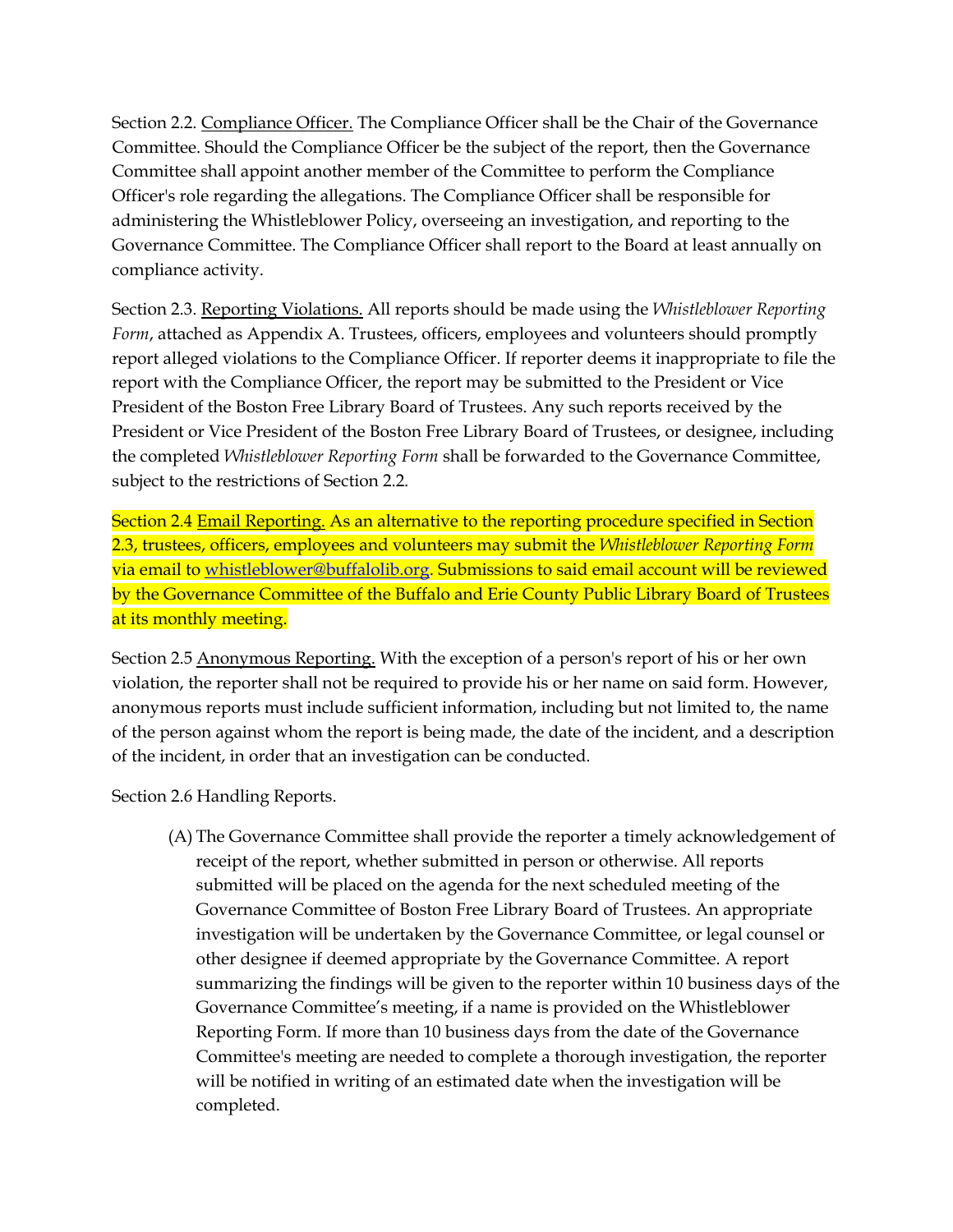(B) The person who is the subject of a whistleblower complaint shall not be present at or participate in any Board or Committee deliberations or vote on the matter relating to such complaint, provided that nothing in this subparagraph shall prohibit the Board or Committee from requesting that the person who is subject to the complaint present information as background or answer questions at a Committee or Board meeting prior to the commencement of deliberations or voting relating thereto.

Section 2.7. Results of Investigation. If the investigation establishes that a violation of law, external regulation or Boston Free Library policy has occurred, then the Governance Committee shall determine the appropriate action based upon law and Boston Free Library policy and make a recommendation to the Board. Civil or criminal prosecution will be pursued when warranted. If the investigation establishes that no violation of law, external regulation or Boston Free Library policy has occurred, then the Governance Committee shall report to the Board its findings and determination. The investigation is closed when the Compliance Officer has deemed the investigation is complete and the Governance Committee has approved a recommendation for a resolution and/or corrective action to the Board

Section 2.8. Documentation. The Compliance Officer shall document the investigation and explain the rationale for any recommended resolution and/or corrective action. All documentation relating to the investigation, including the *Whistleblower Reporting Form*, and the resolution and/or corrective action taken shall remain in the Boston Free Library's Governance Committee records for at least five years.

Section 2.9. Confidentiality. All violations or suspected violations may be submitted on a confidential or anonymous basis. Reports will be kept confidential to the extent possible, consistent with the need to conduct an adequate investigation and prevent or correct suspected action(s). The Compliance Officer shall disclose information relating to a report with those who have a need to know so that the Governance Committee can conduct an effective investigation and determine what action to take based on the results of any such investigation. In appropriate cases, the investigation documents will be shared with law enforcement personnel. Disclosure of reports to individuals not involved in the investigation shall be viewed as a serious disciplinary offense and may result in discipline, up to and including dismissal, termination or civil lawsuits.

Section 2.10. Protection against Retaliation. Any Boston Free Library trustee, officer, employee or volunteer who reports a suspected or actual violation(s), in good faith shall not suffer intimidation, harassment, discrimination or other retaliation or, in the case of an employee, adverse employment action.

#### **ARTICLE III Regulations**

Section 3.1. Discipline for Retaliatory Conduct. Retaliation is a serious violation of this policy and should be reported immediately to the Chair of the Governance Committee of the Boston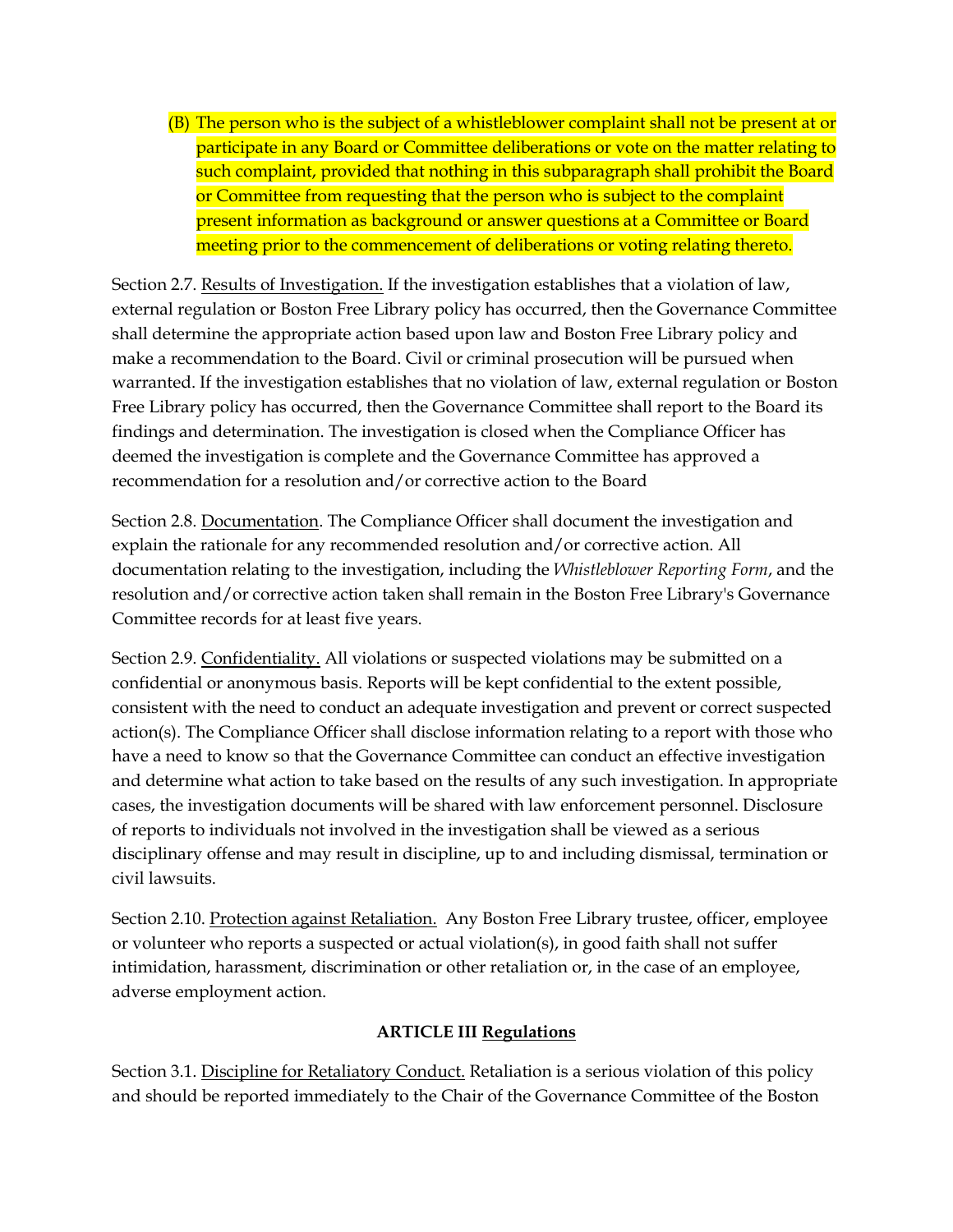Free Library Board of Trustees. Depending on the nature and seriousness of the offense, the Boston Free Library will impose appropriate discipline against any trustee, officer or employee found to have engaged in any form of retaliatory conduct against an individual reporting suspected or actual wrongful action(s) in accordance with this policy, up to and including dismissal or termination, and referral to the New 4 York State Board of Regents for possible removal of a Trustee, pursuant to New York State Education Law Section 226. Volunteers that engage in any such conduct will not be permitted to volunteer in Boston Free Library activities.

Section 3.2. Good Faith Reporting. Any Boston Free Library trustee, officer, employee or volunteer who files a report concerning a violation or suspected violation must do so in good faith and have reasonable grounds for believing the information in the report indicates a violation under this policy. The Boston Free Library will impose appropriate discipline against any trustee, officer or employee found to have knowingly made a report/complaint in bad faith, up to and including dismissal or termination, and referral to the New York State Board of Regents for possible removal of a Trustee, pursuant to New York State Education Law section 226. This includes, but is not limited to, giving false information or making a report in retaliation. Volunteers that engage in any such conduct will not be permitted to volunteer in Boston Free Library activities.

### **ARTICLE IV Applicability and Distribution of Policy**

This policy shall apply to all trustees, officers, employees, and volunteers of the Boston Free Library. A copy of this Whistleblower Policy shall be made available to all trustees, officers, employees and to volunteers who provide substantial services to the Boston Free Library via the Boston Free Library's website or at the Boston Free Library in a conspicuous location accessible to employees and volunteers.

Adopted by Boston Free Library Board of Trustees at a public meeting April 9, 2019

Amended February 8, 2022.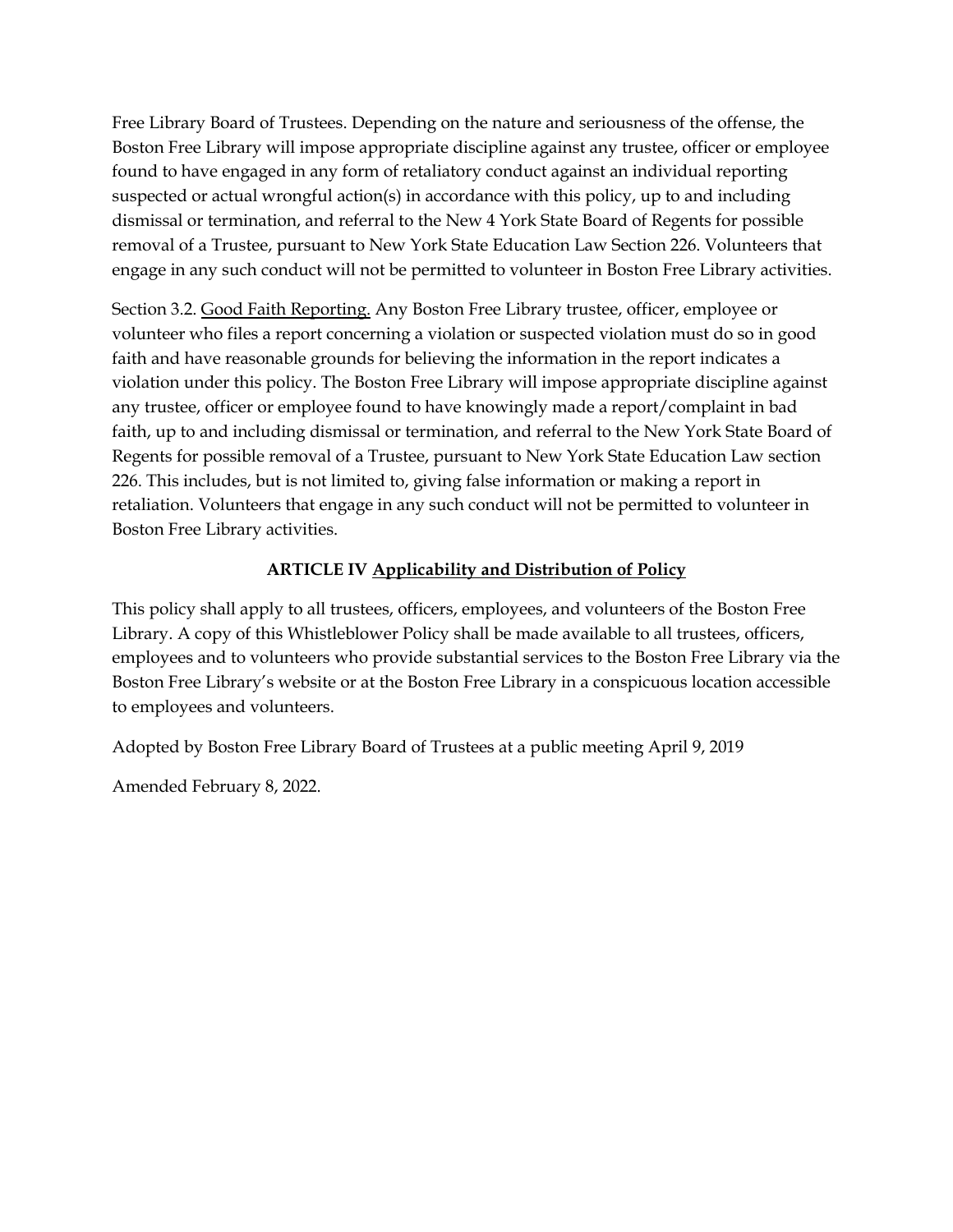

# **Boston Free Library**

## **Appendix A**

## **WHISTLEBLOWER REPORTING FORM**

Date of Report: \_\_\_\_\_\_\_\_\_\_\_\_\_\_\_\_\_\_\_\_\_\_\_\_

| REPORTER'S CONTACT INFORMATION: Not required if being submitted anonymously. |                |  |  |  |  |
|------------------------------------------------------------------------------|----------------|--|--|--|--|
| Name                                                                         | Position/Title |  |  |  |  |
| Dept./Location                                                               | Work #         |  |  |  |  |
| Home Address                                                                 | Home/Cell#     |  |  |  |  |
| Best time to reach you                                                       | Email          |  |  |  |  |
| Preferable method of communication:                                          |                |  |  |  |  |

Person against whom the report of actual or suspected wrongful conduct is being made: *If more than one, please complete additional form(s).*

| Name                          | Position           |
|-------------------------------|--------------------|
| Dept/Location (if applicable) | Phone # (if known) |

| Witness(es) to actual or suspected wrongful conduct: Attach additional sheets if necessary. |                    |  |  |  |  |
|---------------------------------------------------------------------------------------------|--------------------|--|--|--|--|
| <b>Name</b>                                                                                 | Position           |  |  |  |  |
| Dept/Location (if applicable)                                                               | Phone # (if known) |  |  |  |  |
| Name                                                                                        | Position           |  |  |  |  |
| Dept/Location (if applicable)                                                               | Phone # (if known) |  |  |  |  |